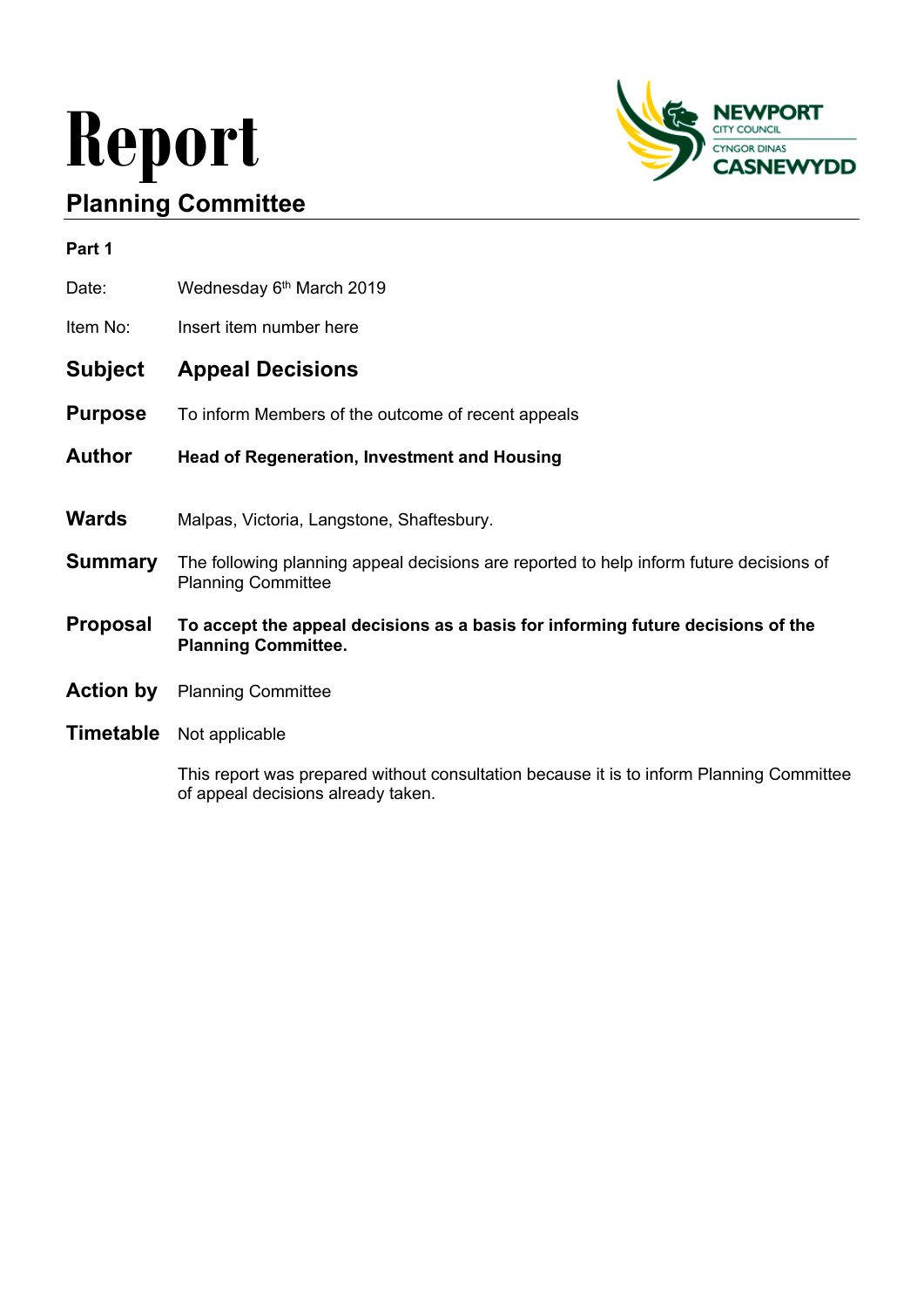# **Background**

The reports contained in this schedule provide information on recent appeal decisions.

The purpose of the attached reports is to inform future decision-making. This will help ensure that future decisions benefit the City and its communities by allowing good quality development in the right locations and resisting inappropriate or poor quality development in the wrong locations.

The applicant has a statutory right of appeal against the refusal of permission in most cases. There is no Third Party right of appeal against a decision.

Work is carried out by existing staff and there are no staffing issues. It is sometimes necessary to employ a Barrister to act on the Council's behalf in defending decisions at planning appeals. This cost is met by existing budgets. Where the Planning Committee refuses an application against Officer advice, Members will be required to assist in defending their decision at appeal.

Where applicable as planning considerations, specific issues relating to sustainability and environmental issues, equalities impact and crime prevention impact of each proposed development are addressed in the relevant report in the attached schedule.

## **Financial Summary**

The cost of defending decisions at appeal is met by existing budgets. Costs can be awarded against the Council at an appeal if the Council has acted unreasonably and/or cannot defend its decisions. Similarly, costs can be awarded in the Council's favour if an appellant has acted unreasonably and/or cannot substantiate their grounds of appeal.

# **Risks**

The key risk relating to appeal decisions relates to awards of costs against the Council.

An appeal can be lodged by the applicant if planning permission is refused, or if planning permission is granted but conditions are imposed, or against the Council's decision to take formal enforcement action. Costs can be awarded against the Council if decisions cannot be defended as reasonable, or if it behaves unreasonably during the appeal process, for example by not submitting required documents within required timescales. Conversely, costs can be awarded in the Council's favour if the appellant cannot defend their argument or behaves unreasonably.

An appeal can also be lodged by the applicant if the application is not determined within the statutory time period. However, with the type of major development being presented to the Planning Committee, which often requires a Section 106 agreement, it is unlikely that the application will be determined within the statutory time period. Appeals against non-determination are rare due to the further delay in receiving an appeal decision: it is generally quicker for applicants to wait for the Planning Authority to determine the application. Costs could only be awarded against the Council if it is found to have acted unreasonably. Determination of an application would only be delayed for good reason, such as resolving an objection or negotiating improvements or Section 106 contributions, and so the risk of a costs award is low.

Mitigation measures to reduce risk are detailed in the table below. The probability of these risks occurring is considered to be low due to the mitigation measures, however the costs associated with a public inquiry can be very significant. These are infrequent, so the impact is considered to be medium.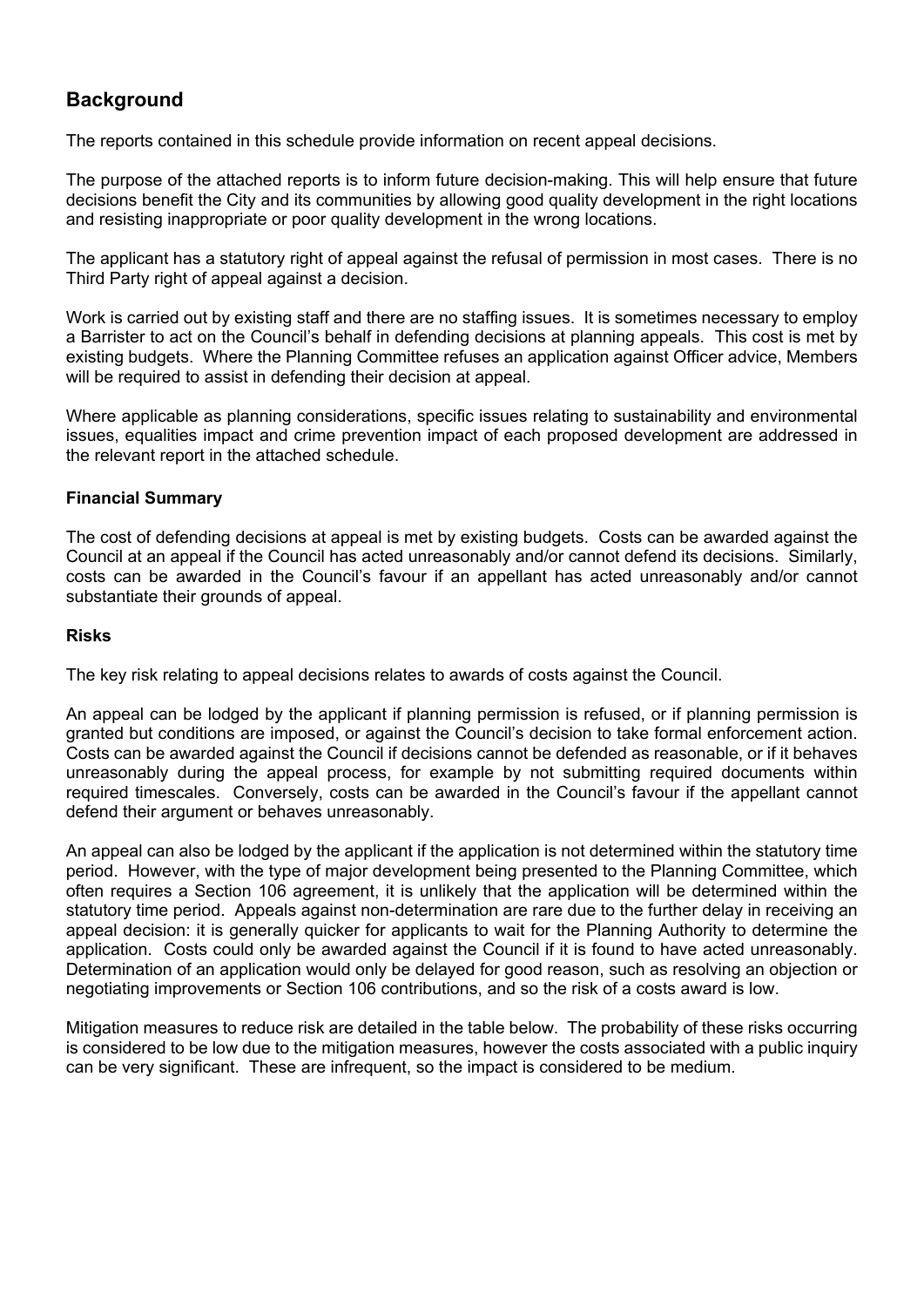| <b>Risk</b>      | Impact of           | Probability | What is the Council doing or   | Who is responsible       |
|------------------|---------------------|-------------|--------------------------------|--------------------------|
|                  | Risk if it          | of risk     | what has it done to avoid the  | for dealing with the     |
|                  | occurs <sup>*</sup> | occurring   | risk or reduce its effect      | risk?                    |
|                  | (H/M/L)             | (H/M/L)     |                                |                          |
| <b>Decisions</b> | M                   |             | Ensure reasons for refusal can | Planning                 |
| challenged at    |                     |             | be defended at appeal;         | Committee                |
| appeal and       |                     |             |                                |                          |
| costs awarded    |                     |             | Ensure planning conditions     | Planning                 |
| against the      |                     |             | imposed meet the tests set out | Committee                |
| Council.         |                     |             | in Circular 016/2014.          |                          |
|                  |                     |             |                                |                          |
|                  |                     |             | Provide guidance to Planning   | Development              |
|                  |                     |             | Committee regarding relevant   | Services Manager         |
|                  |                     |             | material planning              | and Senior Legal         |
|                  |                     |             | considerations, conditions and | Officer                  |
|                  |                     |             | reasons for refusal.           |                          |
|                  |                     |             |                                |                          |
|                  |                     |             | Ensure appeal timetables are   | <b>Planning Officers</b> |
|                  |                     |             | adhered to.                    |                          |
|                  |                     |             |                                |                          |
|                  |                     |             |                                |                          |
| Appeal lodged    | M                   |             | Avoid delaying the             | Development              |
| against non-     |                     |             | determination of applications  | Services Manager         |
| determination,   |                     |             | unreasonably.                  |                          |
| with costs       |                     |             |                                |                          |
| awarded          |                     |             |                                |                          |
|                  |                     |             |                                |                          |
| against the      |                     |             |                                |                          |
| Council          |                     |             |                                |                          |

\* Taking account of proposed mitigation measures

# **Links to Council Policies and Priorities**

Not applicable. This report is to inform Planning Committee of decisions made by the Planning Inspectorate and/or Welsh Ministers.

## **Options Available**

To accept the appeal decisions as a basis for informing future decisions of the Planning Committee.

## **Preferred Option and Why**

To accept the appeal decisions as a basis for informing future decisions of the Planning Committee.

## **Comments of Chief Financial Officer**

In the normal course of events, there should be no specific financial implications arising from the determination of planning applications or enforcement action.

There is always a risk of a planning decision being challenged at appeal. This is especially the case where the Committee makes a decision contrary to the advice of Planning Officers or where in making its decision, the Committee takes into account matters which are not relevant planning considerations. These costs can be very considerable, especially where the planning application concerned is large or complex or the appeal process is likely to be protracted.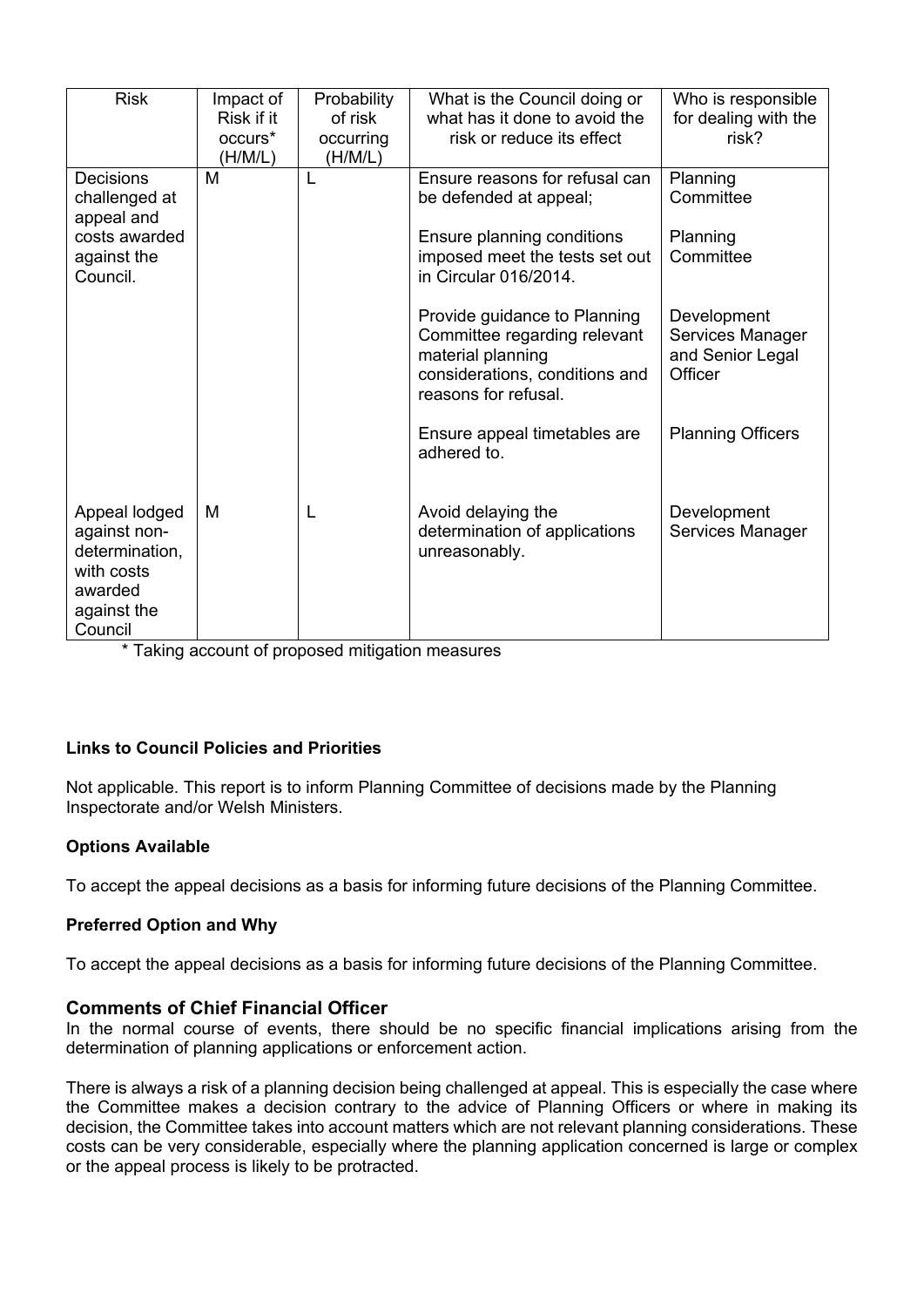Members of the Planning Committee should be mindful that the costs of defending appeals and any award of costs against the Council following a successful appeal must be met by the taxpayers of Newport.

There is no provision in the Council's budget for such costs and as such, compensating savings in services would be required to offset any such costs that were incurred as a result of a successful appeal.

# **Comments of Monitoring Officer**

There are no legal implications other than those referred to in the report or detailed above.

# **Staffing Implications: Comments of Head of People and Business Change**

Development Management work is undertaken by an in-house team and therefore there are no staffing implications arising from this report. Officer recommendations have been based on adopted planning policy which aligns with the Single Integrated Plan and the Council's Corporate Plan objectives.

## **Local issues**

Not applicable. This report is to inform Planning Committee of decisions made by the Planning Inspectorate and/or Welsh Ministers.

# **Equalities Impact Assessment and the Equalities Act 2010**

The Equality Act 2010 contains a Public Sector Equality Duty which came into force on 06 April 2011. The Act identifies a number of 'protected characteristics', namely age; disability; gender reassignment; pregnancy and maternity; race; religion or belief; sex; sexual orientation; marriage and civil partnership. The new single duty aims to integrate consideration of equality and good relations into the regular business of public authorities. Compliance with the duty is a legal obligation and is intended to result in better informed decision-making and policy development and services that are more effective for users. In exercising its functions, the Council must have due regard to the need to: eliminate unlawful discrimination, harassment, victimisation and other conduct that is prohibited by the Act; advance equality of opportunity between persons who share a protected characteristic and those who do not; and foster good relations between persons who share a protected characteristic and those who do not. The Act is not overly prescriptive about the approach a public authority should take to ensure due regard, although it does set out that due regard to advancing equality involves: removing or minimising disadvantages suffered by people due to their protected characteristics; taking steps to meet the needs of people from protected groups where these differ from the need of other people; and encouraging people from protected groups to participate in public life or in other activities where their participation is disproportionately low.

An Equality Impact Assessment for delivery of the Development Management service has been completed and can be viewed on the Council's website.

## **Children and Families (Wales) Measure**

Not applicable. This report is to inform Planning Committee of decisions made by the Planning Inspectorate and/or Welsh Ministers.

## **Consultation**

Not applicable. This report is to inform Planning Committee of decisions made by the Planning Inspectorate and/or Welsh Ministers.

# **Background Papers**

Not applicable

Dated: 6<sup>th</sup> March 2019